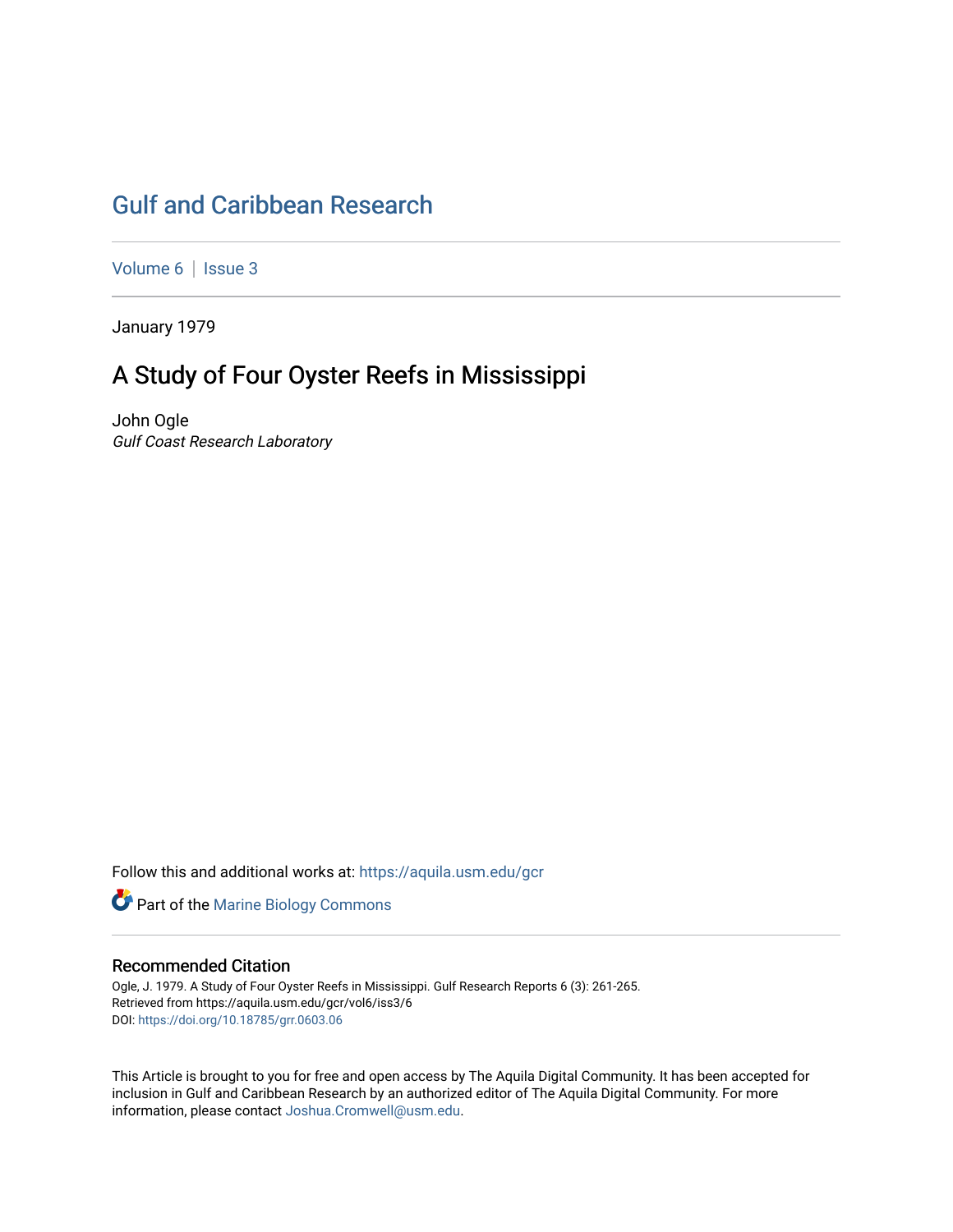# **A STUDY OF FOUR OYSTER REEFS IN MISSISSIPPI**

JOHN **OGLE** 

*Oyster Biology Section, Gulf Coast Research Laboratory, Ocean Springs, Mississippi 39564* 

*ABSTRACT* A study of four oyster populations in Mississippi over 13 months (May 1978-May 1979) indicates that although oysters are sexually developed during most of the year (10 months), setting was variable in intensity, dependent upon location, and limited in all cases to one or two months. Mortality was variable, dependent upon location and was attributed to high predation at one station and to harvesting and fresh water at the other stations studied. Suggestions for management are discussed.

#### **INTRODUCTION**

The oysters and the oyster industry of Mississippi have been the subjects of numerous investigations dating back to the early part of the century. However, data that are available consist of oyster bottom surveys and studies of setting. The densities of oysters onvarious reefs have been mentioned (Moore 1913, Engle 1948, MacKenzie 1977). An evaluation of different cultch materials (Veal, Brown, and Demoran 1972) conducted during 1971 and 1972 was invalidated by the lack of a spat set. During seven months of 1972, spat setting was monitored on fouling plates at one station in Bay St. Louis, MS (Haburay 1977). Setting was monitored on fouling plates at five stations in Mississippi Sound for one year (October 1976-October 1977) and that same study (McGraw, personal communication) provided information on the growth rates of oysters. However, only one of the five stations was near a commercial reef (Biloxi Bay).

With recent interest in managing, developing and exploiting oysters, this lack of basic information has become apparent. This study was conducted to determine condition, setting, growth and mortality of oysters at four reefs in Mississippi.

### **MATERIALS AND METHODS**

One-cubic-foot samples of reef material were collected monthly for 13 months at four stations: a lagoon at Horn Island, Graveline Bayou, a closed reef in Biloxi Bay, and a tonging reef at Pass Christian. The oysters at Horn Island are harvested publicly for recreation; the reefs at Graveline and Biloxi Bay are dredged for relaying and the reef at Pass Christian is harvested commercially. The Graveline and Pass Christian samples were dredged, while the Horn Island and Biloxi Bay samples were handpicked in shallow water. The number and size of all live oysters were determined and enumerated into four 25-mm-size classes: spat, seed, juvenile, and market sizes (Hofstetter 1977). The number of fresh single valves and boxes was determined and the percent of dead shell material was calculated. The average condition index was calculated according to the procedure of Hopkins (1949) with the shell cavity volume being determined according to the procedure of Galtsoff (1964). Gonadal development was determined on ten oysters by noting the condition of a gonadal smear. Hydrographic data, including temperature determined to the nearest degree Celsius and salinity determined to the nearest ppt with an American Optical total solids refractometer, were recorded for each station monthly.

#### **RESULTS**

Graveline oysters had the highest condition index (Table 1) throughout most of the study while Horn Island oysters had the lowest condition. Generally, oysters for all four stations had similar seasonal trends. Condition was high during May of both years (1978,1979). However, values were also high during November 1978 and March 1979 for all stations. Values were low during the summer of 1978 and again during January 1979.

Sexually developed oysters were found during ten months of a yearly period for at least one of the four stations (Table 1). January and February were the only months for which no sexually developed oysters were found at any station. Horn Island oysters were developed the greatest number of months (10 of 13) while oysters from Biloxi Bay and Graveline were developed during 8 of 13 months sampled.

Setting of larvae, based upon spat set on shells, was variable in intensity, dependent upon location and limited to a couple of months. Spat were first noticed during July at Pass Christian with a peak of setting during August. Oysters at Graveline Bayou did not set until November with a peak showing up in the December sample. Setting was most pronounced at Horn Island with a peak during August. *An* additional set occurred during November at that station. **A** very low set occurred during August at Biloxi Bay.

Growth of size classes was difficult to follow at Biloxi Bay due to the insignificant set, and at Graveline due to the late set in 1978. Growth of oysters at Horn Island was faster than growth at Pass Christian. Oysters which set during August at Horn Island were seed size in *5* months and had started to show up in the juvenile size class in 9 months (Table 2). Oysters which set during July at Pass Christian were seed size in 6 months and were showing up in the

Manuscript received August 31, 1979; accepted September 28, 1979.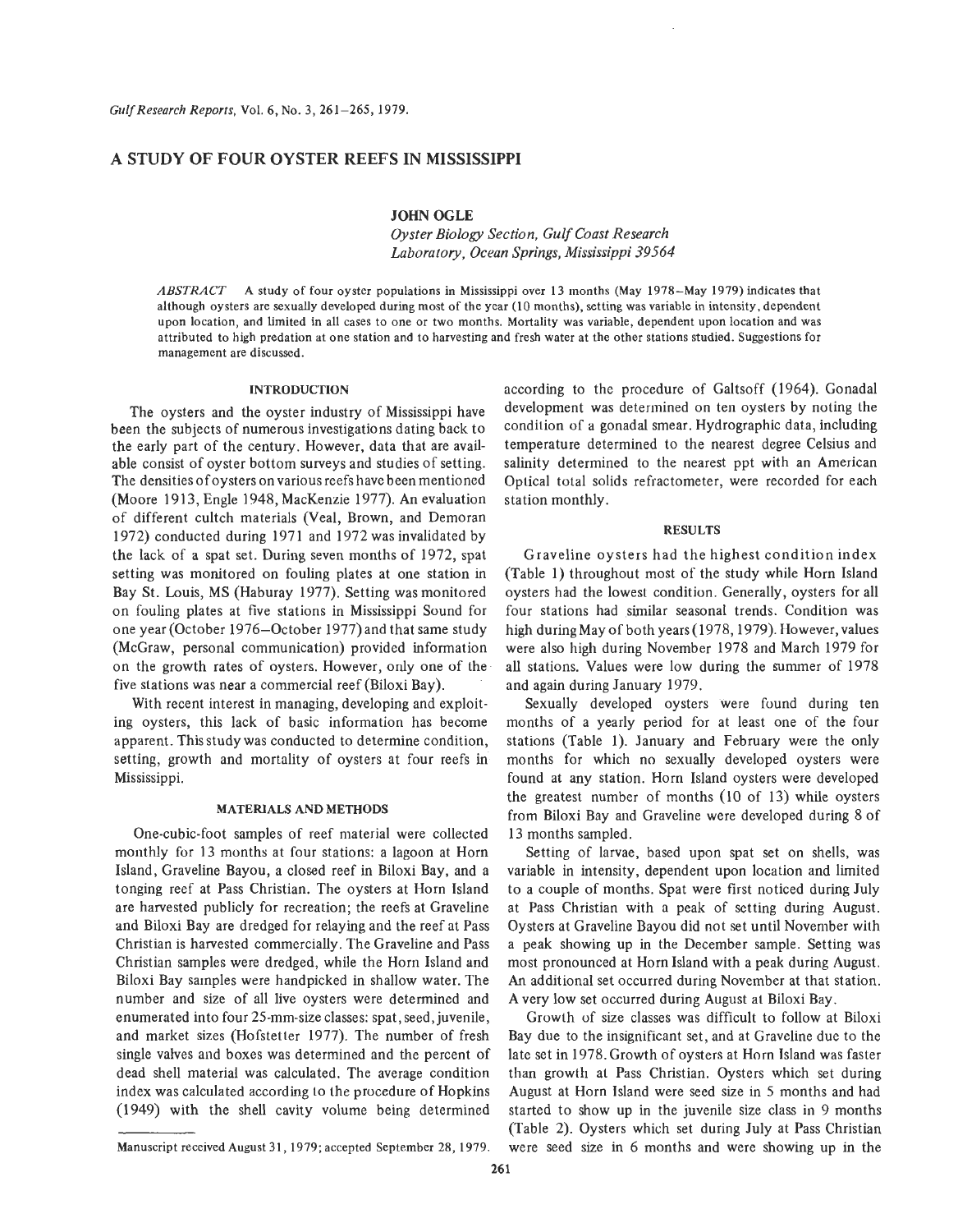#### *262* OGLE

÷,

# TABLE 1.

#### Average condition index and percent sexually developed oysters based upon ten oysters from four reefs in Mississippi over a 13-month period.

| <b>Station</b> |      |      |      | 1978 | 1979 |       |                        |                                           |              |              |              |       |       |
|----------------|------|------|------|------|------|-------|------------------------|-------------------------------------------|--------------|--------------|--------------|-------|-------|
|                | May  | Jun  | Jul  | Aug  | Sep  | Oct   | Nov                    | Dec                                       | Jan          | Feb          | Маг          | Apr   | May   |
|                |      |      |      |      |      |       | <b>Condition Index</b> |                                           |              |              |              |       |       |
| Biloxi Bay     | 7.83 | 6.40 | 4.55 | 5.68 | 5.31 | 6.04  | 8.53                   | 7.74                                      | 4.72         | 7.65         | 11.80        | 9.10  | 13.34 |
| Graveline      | 7.46 | 7.19 | 5.68 | 4.68 | 6.28 | 10.01 | 16.80                  | 13.54                                     | 11.19        | 13.09        | 16.80        | 10.60 | 11.69 |
| Pass Christian | 8.24 | 4.74 | 4.56 | 5.59 | 5.22 | 5.51  | 12.13                  | 8.08                                      | 11.00        | 9.43         | 17.00        | 10.00 | 9.78  |
| Horn Island    | 6.60 | 6.63 | 4.56 | 3.97 | 6.09 | 4.04  | 7.21                   | 7.78                                      | 7.78         | 7.19         | 8.80         | 8.34  | 6.09  |
|                |      |      |      |      |      |       |                        | <b>Percent Sexually Developed Oysters</b> |              |              |              |       |       |
| Biloxi Bay     | 90   | 100  | 100  | 90   | 70   | 10    | $\mathbf{0}$           | $\mathbf{0}$                              | $\mathbf{0}$ | $\mathbf{0}$ | $\mathbf{0}$ | 70    | 80    |
| Graveline      | 30   | 100  | 80   | 100  | 80   | 40    | $\theta$               | $\mathbf{0}$                              | $\mathbf{0}$ | $\mathbf{0}$ | $\theta$     | 10    | 88    |
| Pass Christian | 80   | 100  | 50   | 80   | 70   | 50    | 20                     | 40                                        | $\mathbf{0}$ | $\mathbf{0}$ | $\mathbf{0}$ | 90    | 100   |
| Horn Island    | 40   | 50   | 90   | 100  | 100  | 20    | $\theta$               | 20                                        | $\theta$     | $\theta$     | $\mathbf{0}$ | 90    | 90    |

## TABLE 2.

Size frequency distribution of live oysters contained in a standard (1 cubic foot) dredge sample.

| Percent<br><b>Size Distribution</b><br>Spat $(0-25$ mm)<br>Juvenile<br>$(51-75$ mm)<br>Market (75 mm)<br>Spat $(0-25$ mm)<br>Seed $(26 - 50$ mm)<br>Juvenile<br>$(51 - 75$ mm)<br>Market (75 mm)<br>Spat $(0-25$ mm)<br>Juvenile<br>$(51-75$ mm)<br>Market (75 mm)<br>Spat $(0-25$ mm)<br>Juvenile<br>$(51 - 75$ mm) |                    |      |      | 1978 | 1979 |      |                   |      |      |      |      |      |      |
|----------------------------------------------------------------------------------------------------------------------------------------------------------------------------------------------------------------------------------------------------------------------------------------------------------------------|--------------------|------|------|------|------|------|-------------------|------|------|------|------|------|------|
|                                                                                                                                                                                                                                                                                                                      | May                | Jun  | Jul  | Aug  | Sep  | Oct  | Nov               | Dec  | Jan  | Feb  | Mar  | Apr  | May  |
|                                                                                                                                                                                                                                                                                                                      |                    |      |      |      |      |      | <b>Biloxi Bay</b> |      |      |      |      |      |      |
|                                                                                                                                                                                                                                                                                                                      | 1.9                | 2.0  | 1.7  | 7.0  | 1.0  | 2.9  | 3.6               | 6.0  | 1.8  | 1.2  | 2.1  | 1.7  | 4.8  |
| Seed $(26 - 50$ mm)                                                                                                                                                                                                                                                                                                  | 63.4               | 23.0 | 33.5 | 18.5 | 16.0 | 15.1 | 16.5              | 24.0 | 17.2 | 12.5 | 45.7 | 21.1 | 20.8 |
|                                                                                                                                                                                                                                                                                                                      | 23.8               | 35.0 | 39.1 | 57.3 | 44.3 | 52.7 | 44.4              | 32.0 | 38.4 | 43.4 | 44.3 | 38.6 | 48.8 |
|                                                                                                                                                                                                                                                                                                                      | 12.9               | 40.0 | 25.7 | 17.2 | 38.7 | 29.3 | 35.5              | 38.0 | 42.6 | 42.9 | 7.9  | 38.6 | 25.6 |
|                                                                                                                                                                                                                                                                                                                      |                    |      |      |      |      |      | Graveline Bayou   |      |      |      |      |      |      |
|                                                                                                                                                                                                                                                                                                                      | 1.4                | 0.8  | 1.2  | 8.2  | 8.3  | 1.1  | 56.3              | 64.8 | 49.8 | 53.9 | 59.9 | 55.0 | 56.9 |
|                                                                                                                                                                                                                                                                                                                      | 21.3               | 13.3 | 25.9 | 17.0 | 19.0 | 46.3 | 14.7              | 9.3  | 14.8 | 10.4 | 10.1 | 11.3 | 14.1 |
|                                                                                                                                                                                                                                                                                                                      | 28.1               | 40.7 | 31.3 | 32.7 | 31.0 | 37.9 | 11.3              | 14.6 | 15.5 | 11.4 | 11.9 | 14.1 | 14.0 |
|                                                                                                                                                                                                                                                                                                                      | 49.2               | 45.2 | 41.1 | 42.1 | 41.7 | 14.7 | 17.7              | 11.3 | 19.9 | 24.3 | 18.1 | 19.6 | 15.0 |
|                                                                                                                                                                                                                                                                                                                      |                    |      |      |      |      |      | Pass Christian    |      |      |      |      | 13.5 |      |
|                                                                                                                                                                                                                                                                                                                      | 6.4                | 1.9  | 41.5 | 51.8 | 40.9 | 26.2 | 19.4              | 15.3 | 14.3 | 10.7 | 12.9 |      | 7.7  |
| Seed $(26 - 50$ mm)                                                                                                                                                                                                                                                                                                  | 28.2               | 23.5 | 11.8 | 9.4  | 19.8 | 5.0  | 9.2               | 13.3 | 73.2 | 16.6 | 29.5 | 18.9 | 27.8 |
|                                                                                                                                                                                                                                                                                                                      | 30.9               | 26.1 | 17.8 | 17.6 | 26.6 | 18.8 | 10.2              | 16.3 | 7.2  | 19.8 | 37.6 | 15.3 | 28.9 |
|                                                                                                                                                                                                                                                                                                                      | 34.5               | 48.5 | 28.9 | 21.2 | 12.7 | 50.0 | 61.2              | 55.1 | 5.3  | 52.9 | 20.0 | 52.3 | 35.6 |
|                                                                                                                                                                                                                                                                                                                      | Horn Island Lagoon |      |      |      |      |      |                   |      |      |      |      |      |      |
|                                                                                                                                                                                                                                                                                                                      | 34.9               | 12.9 | 19.1 | 73.0 | 46.7 | 56.0 | 63.1              | 35.2 | 52.5 | 56.0 | 50.2 | 51.5 | 29.5 |
| Seed $(26 - 50$ mm)                                                                                                                                                                                                                                                                                                  | 48.3               | 73.9 | 62.7 | 25.0 | 29.0 | 19.0 | 20.6              | 31.8 | 39.4 | 32.2 | 46.1 | 22.7 | 40.8 |
|                                                                                                                                                                                                                                                                                                                      | 13.6               | 10.8 | 17.1 | 2.0  | 18.3 | 7.0  | 13.9              | 26.5 | 7.6  | 11.0 | 3.5  | 17.7 | 22.1 |
| Market (75 mm)                                                                                                                                                                                                                                                                                                       | 3.2                | 2.4  | 1.2  | 0.0  | 6.0  | 17.7 | 2.4               | 6.5  | 0.5  | 0.8  | 0.2  | 8.1  | 7.6  |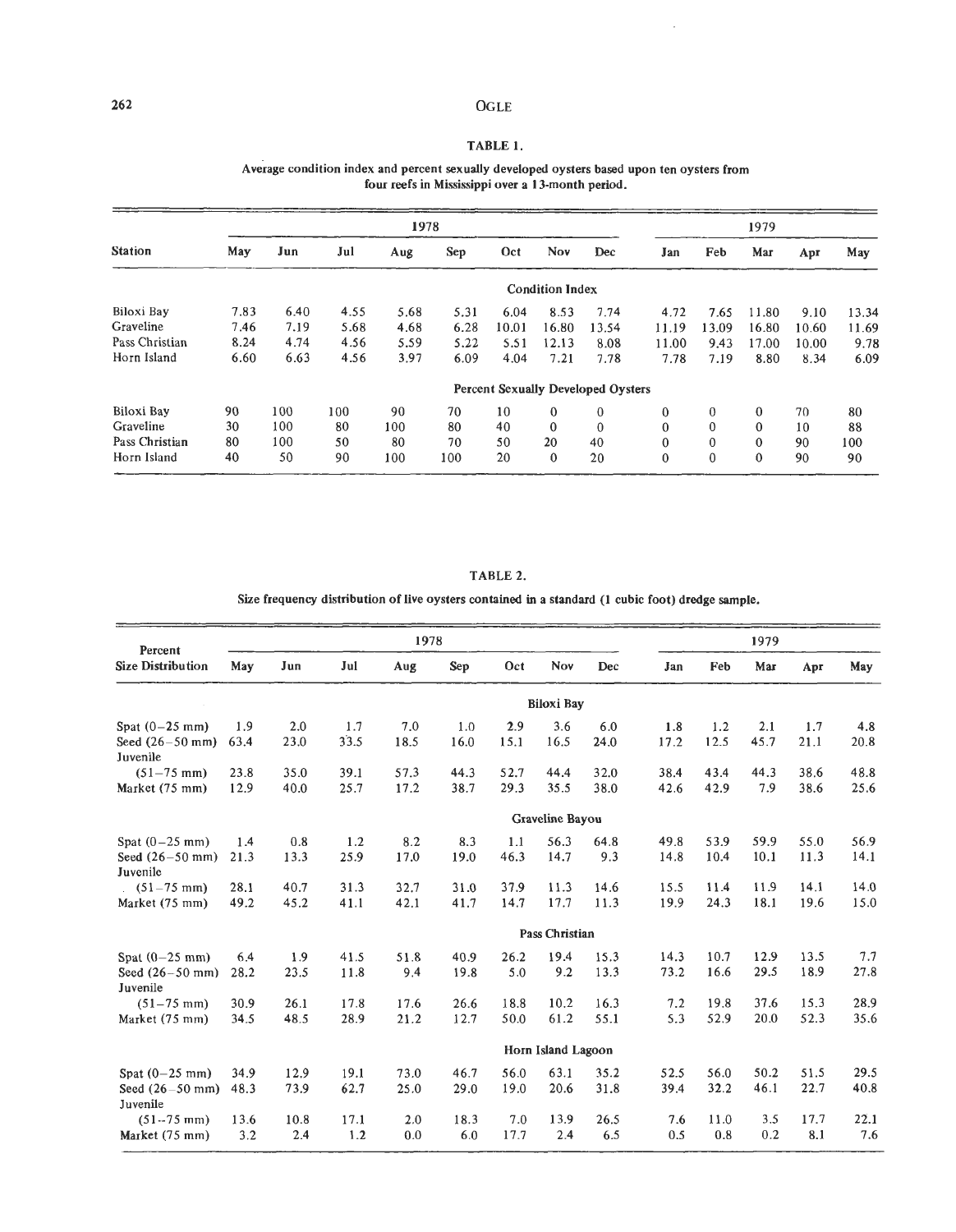juvenile size class in 10 months. The November set of oysters at Horn Island had reached seed size in 4 months.

Horn Island contained the fewest marketable oysters, while Pass Christian had the most market-size oysters (Table 2). The greatest number of marketable oysters was typically found during the fall months. Graveline Bayou was depleted of marketable oysters during October due to dredging.

The amount of dead shell was high for Pass Christian, but the most dead shell occurred at Graveline after it was dredged. Horn Island contained almost no dead shell material (Table **3).** 

Monthly mortality was high for Horn Island and Pass Christian (Table 4). Horn Island oysters experienced high mortality during June, July, August, January, March and April. Pass Christian oysters experienced high mortality during October, November, December and January, and again during March, April and May. Graveline oysters experienced a high mortality during October, while the highest mortality for Biloxi Bay oysters was during August.

The highest temperature (34°C) was recorded for Biloxi Bay whereas the lowest temperature  $(6^{\circ}C)$  was recorded for the lagoon at Horn Island (Table 5). The highest recorded salinity (32 ppt) was for Horn Island while fresh water occurred at Graveline and Pass Christian. The lowest salinity recorded for Biloxi Bay was 4 ppt and the lowest salinity recorded for Horn Island was 10 ppt.

## **DISCUSSION**

The oyster population at Horn Island should be considered marginally harvestable. Reproductive potential was greatest at that station with two sets of spat occurring during the year, but there was not much cultch for the spat to set on. That resulted in the elongated shells and large clusters of oysters characteristic for areas of soft, muddy bottoms. Oyster growth in the lagoon was rapid but there were few market-size oysters, indicating a high natural predation and mortality. Oyster drills were probably the major cause of mortality. The protozoan parasite *Perkinsus marina,* responsible for oyster mortalities in areasof high salinity, especially during warm months of the year, was not prevalent during this study (Ogle, unpublished manuscript). The lagoons of Horn Island could be evaluated as spat-collecting areas utilizing artificial spat collectors.

The oysters at Graveline were generally the best oysters in Mississippi during this study period. The great number of large-sized oysters and their good condition was offset only by their being in an area closed to harvesting. The area was last harvested during February 1974 (W. J. Demoran, personal communication). Harvesting of the bayou during October **of** this study period for relaying of the oysters afforded the author the opportunity to investigate the effects of dredging on a reef and the effect of relaying worked up those samples.

oysters to new beds (Ogle 1979). Dredging of the bayou reduced the number of adult oysters and increased the percentage of dead shell, as would be expected. The highest monthly mortality was also recorded during the month that dredging occurred. These effects were offset by an excellent set of spat the month following dredging. Graveline Bayou, being protected from adverse weather and accessible to small craft, would make an excellent tonging reef. Consideration should be given to eliminating the sources of pollution into the bayou. This area would then serve eastern Mississippi, which presently has no commercial open oyster reefs.

Biloxi Bay, another closed oyster area, was dredged for relaying oysters during September and October. Dredging occurred adjacent to the sampling station, so effects of dredging were not recorded in this study. Biloxi Bay has been heavily dredged during the past several years. There was no significant spat set during this study and growth is known to be slow in this area, requiring 2 to 2% years to produce market-size oysters (Ogle, unpublished data). The oyster bottom should be resurveyed to insure that it is not being overharvested and restrictions placed on the taking of oysters from this area.

Pass Christian was the only commercially harvested reef in this study. Harvesting occurred from September until April with heaviest tonging during October, November, December and January-months for which mortalities were also high. Interestingly, these were also months with the highest percent of marketable oysters. Mortalities during March, April and May were attributed to low-salinity waters from the flooding of the Pearl River and the opening of the Bonnet Carre Spillway on April 16, 1979. Should fresh water persist and mortality increase, planting of seed oysters may be required.

This study should be considered preliminary due to its limited scope and duration. In order to study the dynamics of a population adequately, especially oysters which require 2 years to reach a marketable size, several year classes should be followed over a period of several years. In addition, only four reefs were studied. Sampling should be expanded to cover all the major reefs in Mississippi. Because of the nonrandom nature of oysters on bottoms, the use of a standard volume sample only provided an indication of population dynamics. These data can then be used with surveys of the extent of oyster bottoms to estimate total oyster populations. The last survey of oyster reefs in Mississippi was completed in 1977 and should continue to **be**  updated periodically.

## **ACKNOWLEDGMENTS**

**I** would like to thank Mr. John Supan, who collected most of the samples in this study, and Ms. Kathy Flurry who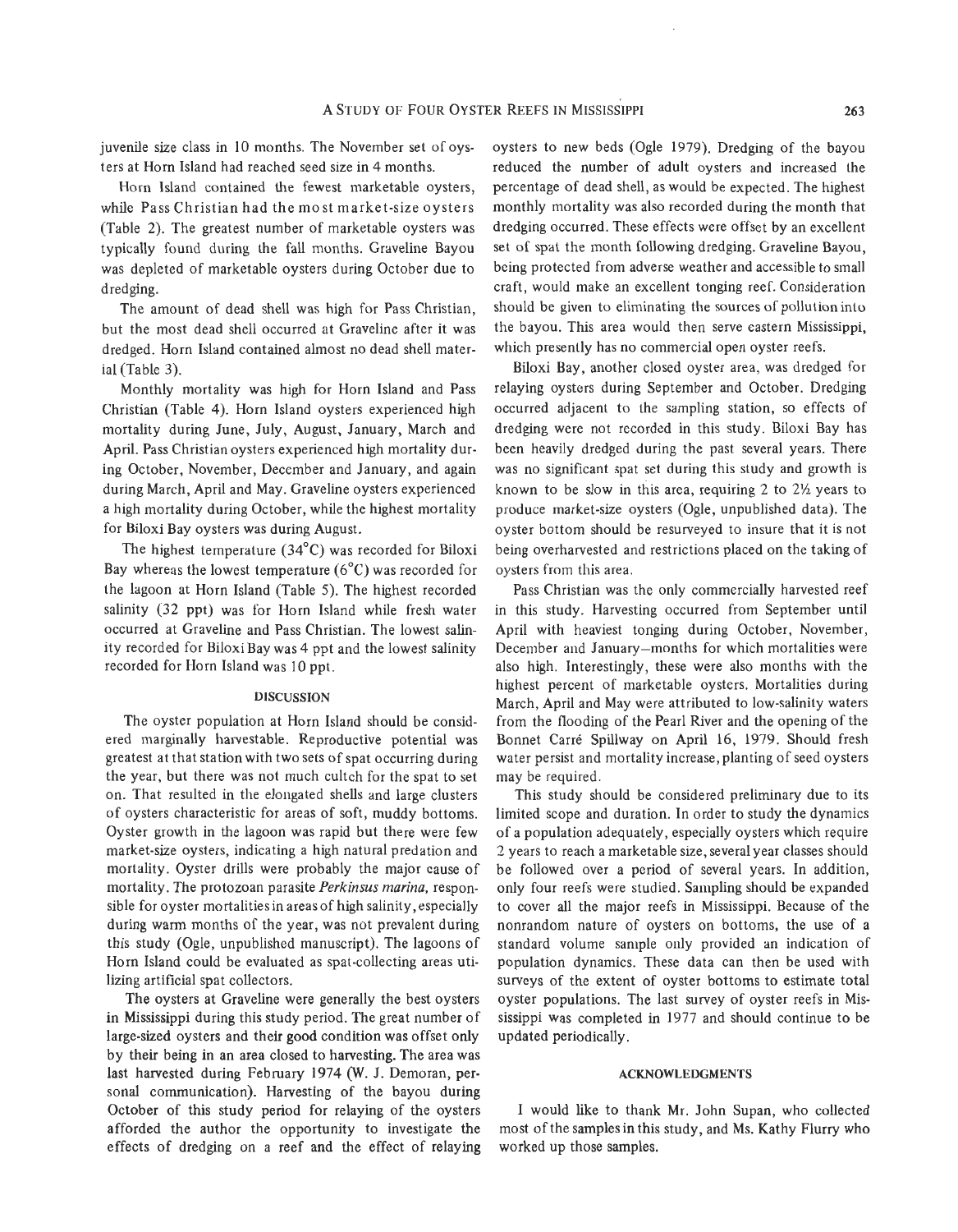#### **264** OGLE

# TABLE 3.

Composition of a standard (1 cubic foot) dredge sample.

|              |      |             |                | 1979        |                |                |                    |             |      |              |              |              |              |
|--------------|------|-------------|----------------|-------------|----------------|----------------|--------------------|-------------|------|--------------|--------------|--------------|--------------|
|              | May  | Jun         | Jul            | Aug         | Sep            | Oct            | Nov                | Dec         | Jan  | Feb          | Mar          | Apr          | May          |
|              |      |             |                |             |                |                | <b>Biloxi Bay</b>  |             |      |              |              |              |              |
| No. live     | 101  | 198         | 179            | 157         | 199            | 205            | 169                | 188         | 162  | 128          | 140          | 171          | 125          |
| No. boxes    | 5    | 22          | 37             | 57          | 14             | 17             | 22                 | 15          | 16   | 14           | 9            | 14           | 13           |
| No. valves   | 17   | 11          | 48             | 60          | 3              | 6              | 26                 | 17          | 9    | $\tau$       | 6            | 11           | 11           |
| % Dead shell | 50.0 | $t^*$       | 16.7           | 16.7        | t              | 4.0            | 8.3                | 8.3         | 4.2  | t            | t            | 12.5         | 50.0         |
|              |      |             |                |             |                |                | Graveline Bayou    |             |      |              |              |              |              |
| No. live     | 142  | 135         | 166            | 159         | 168            | 95             | 300                | 398         | 291  | 202          | 277          | 327          | 266          |
| No. boxes    | 16   | 15          | 10             | 4           | 11             | $\overline{c}$ | 6                  | 12          | 15   | 22           | 8            | 15           | 9            |
| No. valves   | 32   | 28          | 38             | 33          | 19             | 89             | 88                 | 60          | 38   | 36           | 30           | 11           | 12           |
| % Dead shell | 9.0  | 8.3         | 17.0           | $\ \, 8.0$  | 4.0            | 58.3           | 41.6               | 25.0        | 25.0 | 33,3         | 25.0         | 25.0         | 34.3         |
|              |      |             |                |             |                |                | Pass Christian     |             |      |              |              |              | m.           |
| No. live     | 110  | 157         | 135            | 245         | 196            | 80             | 108                | 98          | 56   | 121          | 85           | 111          | 90           |
| No. boxes    | 3    | 10          | $\overline{2}$ | 18          | 8              | 30             | 46                 | 40          | 20   | 15           | 7            | 25           | 34           |
| No. valves   | 38   | 41          | 60             | 65          | 79             | 42             | 67                 | 50          | 49   | 17           | 63           | 18           | $\tau$       |
| % Dead shell | 25.0 | 20.8        | 50.0           | 41.6        | 50.0           | 33.0           | 17.0               | 33.0        | 42.0 | 16.7         | 50.0         | 33.3         | 50.0         |
|              |      |             |                |             |                |                | Horn Island Lagoon |             |      |              |              |              |              |
| No. live     | 469  | 372         | 346            | 697         | 345            | 425            | 846                | 381         | 620  | 763          | 864          | 260          | 569          |
| No. boxes    | 69   | 169         | 93             | 191         | 19             | 37             | 68                 | 62          | 400  | 109          | 226          | 83           | 94           |
| No. valves   | 5    | 4           | 10             | 9           | $\overline{7}$ | $\overline{4}$ | $\overline{7}$     | 8           | 3    | 8            | 5            | 6            | 1            |
| % Dead shell | t    | $\mathbf t$ | 4.0            | $\mathbf t$ | t              | $\mathbf{t}$   | $\mathsf{t}$       | $\mathbf t$ | t    | $\mathbf{t}$ | $\mathbf{t}$ | $\mathbf{t}$ | $\mathsf{t}$ |

 $*$ t - trace of shell

#### TABLE 4.

Percent monthly mortality based upon fresh boxes and valves contained in a standard (1 cubic foot) dredge sample.

| <b>Station</b> |      |      |      | 1979 |            |      |      |      |      |      |      |      |      |
|----------------|------|------|------|------|------------|------|------|------|------|------|------|------|------|
|                | May  | Jun  | Jul  | Aug  | <b>Sep</b> | Oct  | Nov  | Dec  | Jan  | Feb  | Mar  | Apr  | May  |
| Biloxi Bay     | 11.8 | 12.2 | 25.4 | 35.6 | 7.2        | 8.9  | 17.2 | 11.1 | 11.2 | 9.4  | 7.9  | 10.2 | 12.9 |
| Graveline      | 18.4 | 17.7 | 14.9 | 11.4 | 10.9       | 32.8 | 14.3 | 9.5  | 10.5 | 7.9  | 7.6  | 5.9  | 5.3  |
| Pass Christian | 16.7 | 16.3 | 19.1 | 17.0 | 19.5       | 38.9 | 42.4 | 39.8 | 44.3 | 16.3 | 31.2 | 23.4 | 29.4 |
| Horn Island    | 13.2 | 31.5 | 22.0 | 21.9 | 6.1        | 8.4  | 7.8  | 14.8 | 24.5 | 12.9 | 20.9 | 24.8 | 14.2 |

# TABLE **5.**

Temperature ('C) and salinity (ppt) determined monthly for four stations in Mississippi over a 13-month period.

|                |                       |                     |       | 1979  |        |     |                                 |     |     |                           |     |                                 |       |
|----------------|-----------------------|---------------------|-------|-------|--------|-----|---------------------------------|-----|-----|---------------------------|-----|---------------------------------|-------|
| <b>Station</b> | May                   | Jun                 | Jul   | Aug   | Sep    | Oct | Nov                             | Dec | Jan | Feb                       | Mar | Apr                             | May   |
|                | Temperature; Salinity |                     |       |       |        |     |                                 |     |     |                           |     |                                 |       |
| Biloxi Bay     |                       | $29:6$ 34: 6        | 32:8  | 29:16 | 26:18  |     | $23:22 \quad 18:26 \quad 11:20$ |     |     |                           |     | $7:16$ 13; 4 22; 4 20; 10 23; 8 |       |
| Graveline      |                       | $22:18$ 30: 6       | 32:11 | 28:16 | 25:19  |     | $23:24$ 17:21 11:12             |     |     |                           |     | $8; 15 \t10; 2 \t14; 5 \t19; 0$ | 25:2  |
| Pass Christian |                       | $22:17$ $28:12$     | 28:18 | 28:14 | 27:18  |     | 23:18 17:18 11:15               |     |     | $10:16$ 15; 5 19; 5 20; 5 |     |                                 | 26; 0 |
| Horn Island    |                       | $24:16 \quad 30:12$ | 24:22 | 30:25 | $-:22$ |     | $14:28$ 19:32 12:24             |     |     |                           |     | $12:26$ 6:11 $16:14$ 25:10      | 26;13 |